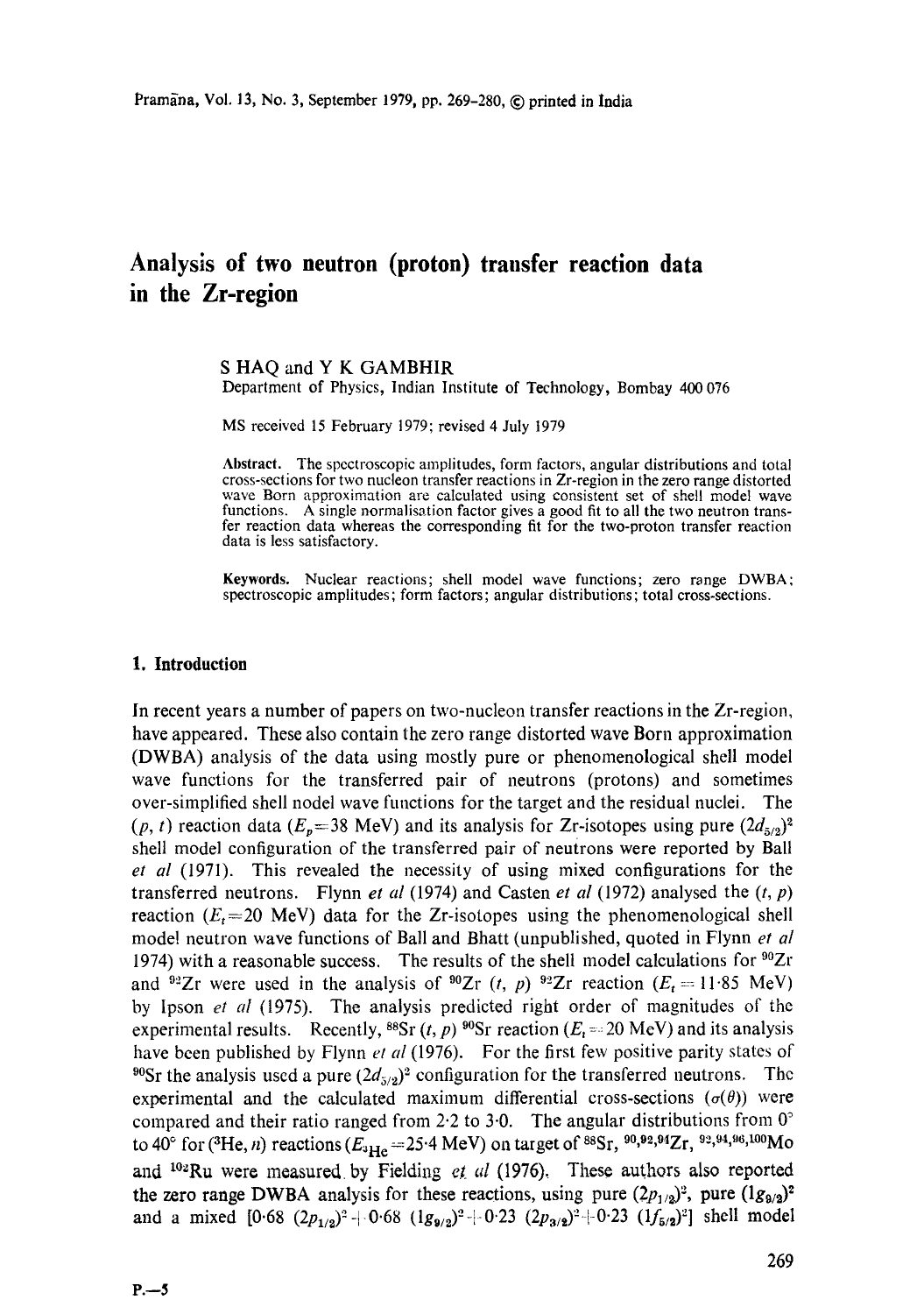configurations for the transferred pair of protons and four different sets of optical model parameters for 3He.

On the theoretical front, the shell model with  $8Sr (N=50, Z=38)$  as an inert core, is expected to be a good description in this region. The well-known problem of dimensionality of the configuration space in the shell model compels the restriction of the number of single particle (sp) states to be included in the model space. For a given choice of the model space the shell model results are sensitive to the input information, namely the sp energies and the two-body matrix elements. Therefort, the most reliable results are expected to be those of the phenomenological analysis in which the input parameters are adjusted by the least squares fit to the experimental (level energies and sometimes transition rates) data. Such phenomenological analyses have been reported in this region (Gloeckner *et a!* 1972; Gloeckner and Serduke 1974; Serduke *et a11975;* Gloeckner 1975; Gross and Frenkel 1976). The motivation of the present work is to test the compatibility of these phenomenological shell model wave functions with the related two-neutron (proton) transfer reactions. This is all the more important in view of the fact that the earlier analyses used: (a) pure or phenomenological set of shell model wave functions for the transferred pair of nucleons and sometimes over-simplified shell model wave functions for the target and the residual nuclei and (b) different sets of optical model parameters and even different bound state geometry although the nuclei involved in these reactions have nearly the same mass number A. In contrast we use:

- (i) A consistent set of complete shell model structure wave functions generated by a single phenomenological interaction, for the target and the residual nuclei.
- (ii) Two sets of optical model parameters (a) borrowed from the earlier published work, and (b) a single energy-dependent optical potential and the same bound state geometry of the Woods-Saxon potential.

The results obtained with both the sets of the optical model parameters are similar and both reproduce reasonably well all the observed  $(p, t)$ ,  $(t, p)$  reaction data. In  $({}^{3}He, n)$  reactions the results with the second (ii) set of optical parameters mentioned above are consistently smaller.

# **2. Calmlation**

The structure information for the nuclei under consideration, is obtained in the framework of shell model using 88Sr as an inert core. The valence protons have been confined to  $2p_{1/2}$  and  $1g_{9/2}$  shell model orbitals while the valence neutrons have been restricted to  $2d_{5/2}$  and  $3s_{1/2}$  sp states. The phenomenological set of proton-proton effective matrix elements along with sp energies of  $2p_{1/2}$  and  $1g_{9/2}$  states, used here are taken from the earlier shell model analysis reported by Gloeckner and Serduke (1974). These eleven parameters were obtained by the least squares fit to the 45 observed energy levels of  $N=50$  nuclei. The neutron-neutron and the neutron-proton matrix elements along with the energies of sp neutron states are also taken from the earlier phenomenological shell model analysis (Gloeckner 1975) of the Zr and Nb isotopes. The shell model wave functions are then obtained by diagonalising the relevant hamiltonian.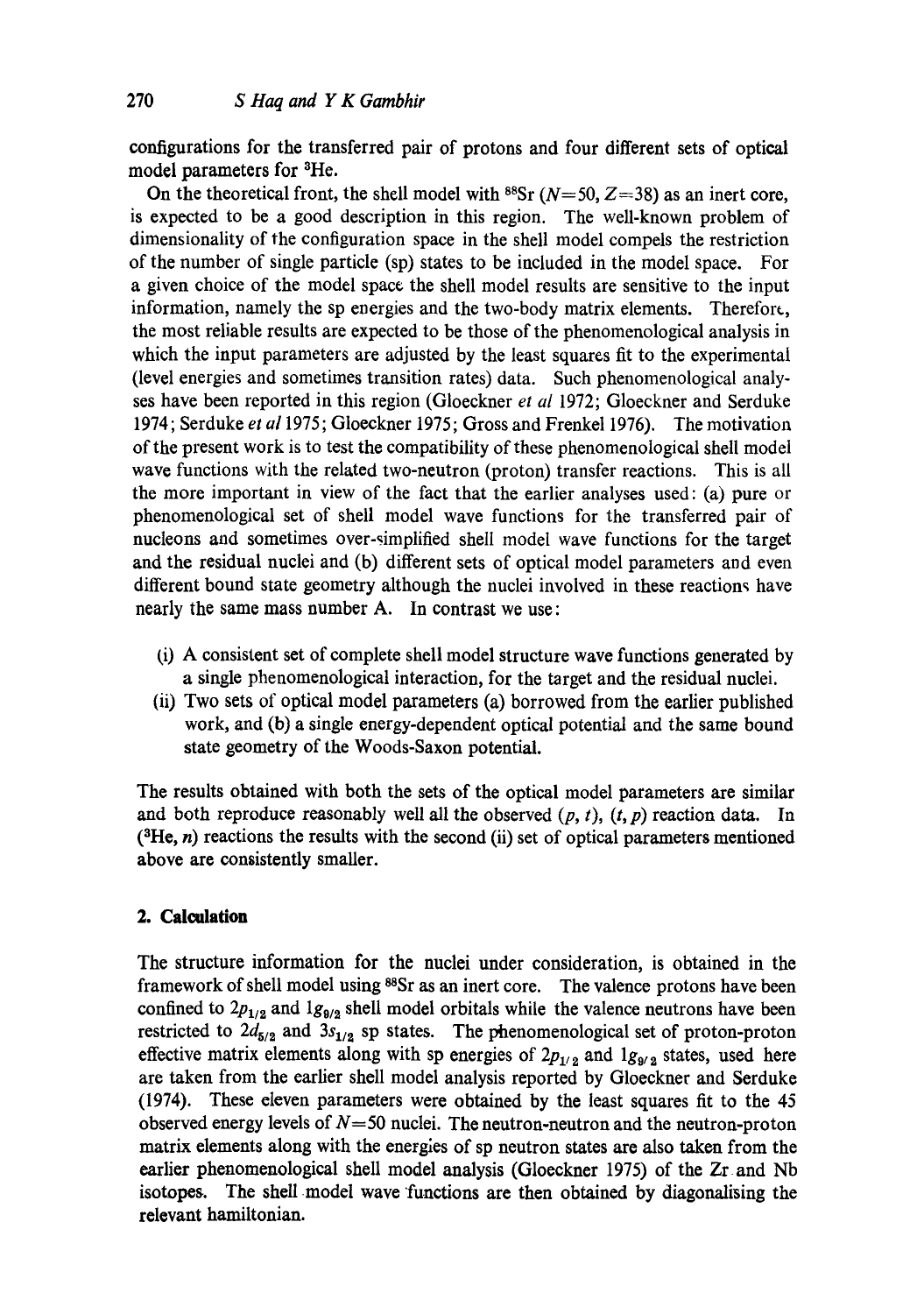The structure information needed in the DWBA analysis, enters only through the spectroscopic amplitudes. The partial spectroscopic amplitude  $(S_t (j_a j_b))$  is defined (apart from a phase and a multiplicative factor) as an overlap between the state  $(\psi_{J_f, M_f})$  of a given spin and parity of residual (target) nucleus and the state obtained by coupling the wave function  $(\mathcal{A}_J^{\dagger} (j_a j_b))$  of the transferred pair of nucleons to the state  $(\psi_{J_i M_i})$  of the target (residual) nucleus. Explicitly

$$
S_J(j_a j_b) = \langle \psi_{J_f M_f} (A+2) | (\mathcal{A}_J^\dagger(j_a j_b) \otimes \psi_{J_i} (A))_{M_f}^{J_f} \rangle. \tag{1}
$$

Using the explicit shell model expressions for  $\psi_{J_i M_i}(A)$  and  $\psi_{J_f M_f}(A+2)$  all the relevant  $S_J(j_a j_b)$  (equation (1)) can easily be computed. The DWBA expressions (Broglia *et al* 1972) for the form factors, angular distributions  $\sigma$  ( $\theta$ ) and total crosssections  $\sigma$  involve, in addition to  $S_i(j_a j_b)$ , the bound state wave functions of the transferred nucleons and the distorted wave functions of the projectile and the outgoing particles. The single nucleon bound state wave functions are generated from the Woods-Saxon well including the Thomas form of the spin orbit term. If the nucleon is a proton, a Coulomb potential of a uniform charge distribution of appropriate radius and total charge is added. The strength of the well is adjusted so that the calculated eigenvalue is, approximately, half of the two-nucleon separation energy taken to be ( $|Q| + 8.48$ ) MeV for the two-neutron transfer and ( $|Q| + 7.718$ ) MeV for the two-proton transfer reactions  $(Q$  being the  $Q$  value of the reaction). The remaining parameters of the Woods-Saxon potential are taken from published work. These parameters for the specific cases are listed in table 1. The distorted waves for the projectile and the outgoing particles are generated through the optical model potential *V(r),* written as

$$
V(r) = - V_0 \{1 + \exp[(r - R)/a_0]\}^{-1} - i[W'\{1 + \exp[(r - R')/a'_0]\}^{-1}
$$
  
+ 4W'' [exp {(r - R'')/a''\_0}] \times [(1 + \exp {(r - R'')/a''\_0}]^{-2}]. (2)

Here,  $R=r_0 A^{1/3}$ ,  $R'=r'_0 A^{1/3}$ ,  $R''=r''_0 A^{1/3}$  and A is the mass of the heavy particle in the scattering channel. The optical model parameters available in the earlier published papers are used in the first set of calculation. However for the  $(3He, n)$  reactions, the B1 set of optical model parameters of Becchetti *et al* (1972) for <sup>3</sup>He is used and we omit the spin orbit term for the neutron optical model parameters of Becchetti and Greenless (1969). The analysis of  $({}^{3}He, n)$  reactions reveals that the results are sensitive to the neutron optical model parameters and the results obtained by using the equivalent local potential of Wilmore and Hodgson (1964) for the neutron do not even reproduce the qualitative features of the angular distributions. Therefore these will not be presented here.

In the second set of calculations for  $(p, t)$  and  $(t, p)$  reactions, we use a single set of bound state parameters  $(r=1.25, a=0.65)$  and an energy-dependent optical model parameters for protons of Perey (1963) and for tritons  $(E=20 \text{ MeV})$  of Flynn *et al* (1969). In the second set of calculation for the  $({}^{3}He, n)$  reactions we have used the same optical model parameters (set 1) but a fixed bound state geometry  $(r=1.25$ ,  $a=0.65$ ) consistent with the corresponding  $(p, t)$ ,  $(t, p)$  case. These are also given (in parantheses) in table 1.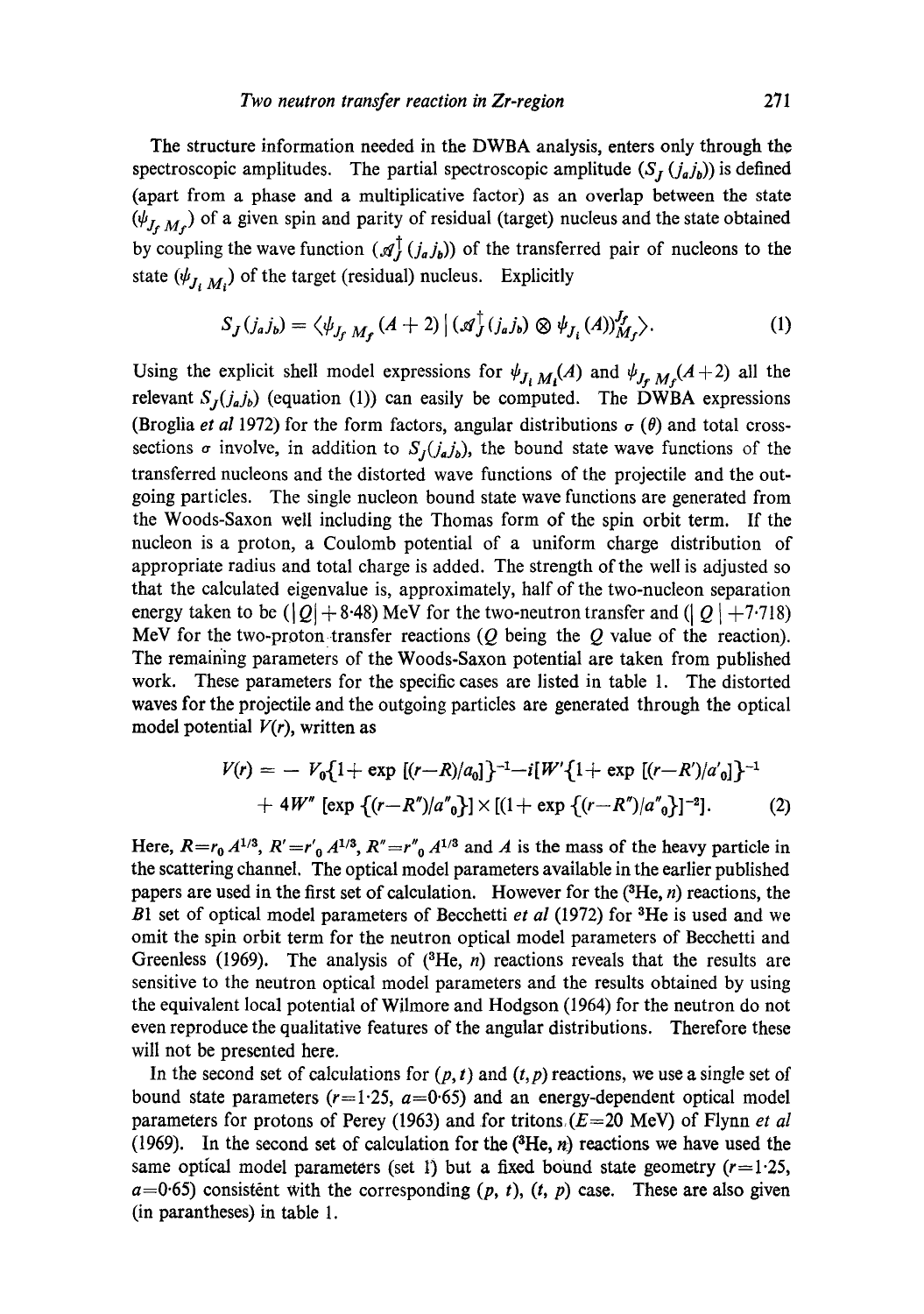| ֠                                             |
|-----------------------------------------------|
|                                               |
|                                               |
|                                               |
|                                               |
|                                               |
|                                               |
|                                               |
|                                               |
|                                               |
|                                               |
|                                               |
|                                               |
|                                               |
|                                               |
| ֚֘֝                                           |
|                                               |
| ֖֖֪ׅ֪ׅ֪ׅ֪֪֪ׅ֪֪֪ׅ֪֪֪ׅ֪֪֪֪֪֪ׅ֚֚֚֚֚֚֬֝֝֬֝֬֝֓֓֓֓֬ |
| ֠<br>֚֚                                       |
|                                               |
|                                               |
|                                               |
|                                               |
|                                               |
|                                               |
|                                               |
|                                               |
|                                               |
|                                               |
|                                               |
|                                               |
|                                               |
|                                               |
| I                                             |
|                                               |
|                                               |
|                                               |
| l                                             |
|                                               |
| J                                             |

|                                                         | Bound state parameters |               |                           |                                               |                       |                                               | Optical model parameters           |                     |                                                           |                                                 |
|---------------------------------------------------------|------------------------|---------------|---------------------------|-----------------------------------------------|-----------------------|-----------------------------------------------|------------------------------------|---------------------|-----------------------------------------------------------|-------------------------------------------------|
| Reactions and<br>bombarding                             |                        |               | Incoming<br>and out-      |                                               | Real                  |                                               |                                    | Imaginary           |                                                           |                                                 |
| energies                                                | $r$ (fm)               | $\widehat{f}$ | going<br>particles        | V(MeV)                                        | $r_0(\text{fm})$      | $a_0$ (fm)                                    | W'(MeV)                            |                     | $W''(MeV)$ $r'_{0} = r''_{0}$ (fm) $a'_{0} = a'_{0}$ (fm) |                                                 |
| $^{92}Zr(p, t)$ $^{90}Zr$                               | $1 - 25$               | 0.65          | pa.                       | $54.3$<br>(39.47)                             | $1:25$<br>(1.25)      | $\begin{array}{c} 0.000 \\ 0.000 \end{array}$ | 6.66                               | $3.86$<br>(13.5)    | $1:32$<br>$(1:25)$                                        | 0.47                                            |
| $E_p = 38$ MeV                                          |                        |               | $\overline{\phantom{a}}$  | $\frac{170.1}{156.7}$                         | $\frac{1:15}{(1:16)}$ | (0.739)                                       | $19.0$<br>(24.35)                  | န်စွဲ               | $(1.515)$<br>(1.498)                                      | $\begin{array}{c} 0.758 \\ (0.817) \end{array}$ |
| $^{90}Zr(t, p)$ <sup>92</sup> Zr                        | 1.25                   | 0.65          | ç,                        | $\frac{171 \cdot 3}{(166 \cdot 7)}$           | $\frac{1.16}{1.16}$   | $0.735$<br>$(0.752)$                          | $\frac{16 \cdot 8}{(24 \cdot 35)}$ | <u>၁၉</u>           | $\frac{1.48}{(1.498)}$                                    | $0.885$<br>(0.817)                              |
| $E_t$ = 20 MeV                                          |                        |               | å                         | 48.4<br>(45.324)                              | $1:35$<br>$(1:25)$    | $0.65$<br>$(0.65)$                            | ခဲ့ခဲ့                             | $\frac{154}{13:55}$ | $1:25$<br>$(1:25)$                                        | <b>647)</b><br>447)                             |
| <b>asSr(t, p)</b> assr                                  | 1:27                   | 0.67          | 5                         | 166.7                                         | 1.16                  | 0.752                                         | $23-3$                             | $\mathbf{0}$        | 1.498                                                     | 0.817                                           |
| $E_t = 20$ MeV                                          | (1.25)                 | (0.65)        | pc                        | 50-0<br>(46-748)                              | $125$<br>$(125)$      | $0.65$<br>$(0.65)$                            | $\frac{6}{6}$                      | $13-55$<br>(13:55)  | $125$<br>$(125)$                                          | 047)<br>(047)                                   |
| 885r(8He, n) 90Zr                                       | 1.28                   | 0.76          | <sup>3</sup> Hed          | 154.09                                        | $1 - 20$              | 0.72                                          | 18.07                              | $\overline{6}$      | 1.43                                                      | 0.84                                            |
| $E_{^3\text{He}}$ =25.4 MeV                             | (1.25)                 | (0.65)        | ų                         | 43.03                                         | 1.17                  | 0.75                                          | 5.69                               | 3.38                | 1.26                                                      | 0.58                                            |
| 99Zr(He; n) 92Mo                                        | 1.28                   | 076           | ${}^3He^d$                | 52.9                                          | 1.20                  | $0 - 72$                                      | 37.10                              | $\frac{6}{3}$       | 1.43                                                      | 0.84                                            |
| $E_{\rm H}e^{\rm i}=25.4$ MeV                           | (1.25)                 | (0.65)        | ne                        | 44.52                                         | 1.17                  | 0.75                                          | 5:10                               | 4.38                | 1.26                                                      | 0.58                                            |
| <b>"Ball et al (1972)</b> $p$ $\text{Figure 11 (1974)}$ |                        |               | <b>Elynn</b> et al (1976) | <sup>4</sup> Set B1 of Becchetti et al (1972) |                       |                                               | eBecchetti and Greenless (1969)    |                     |                                                           |                                                 |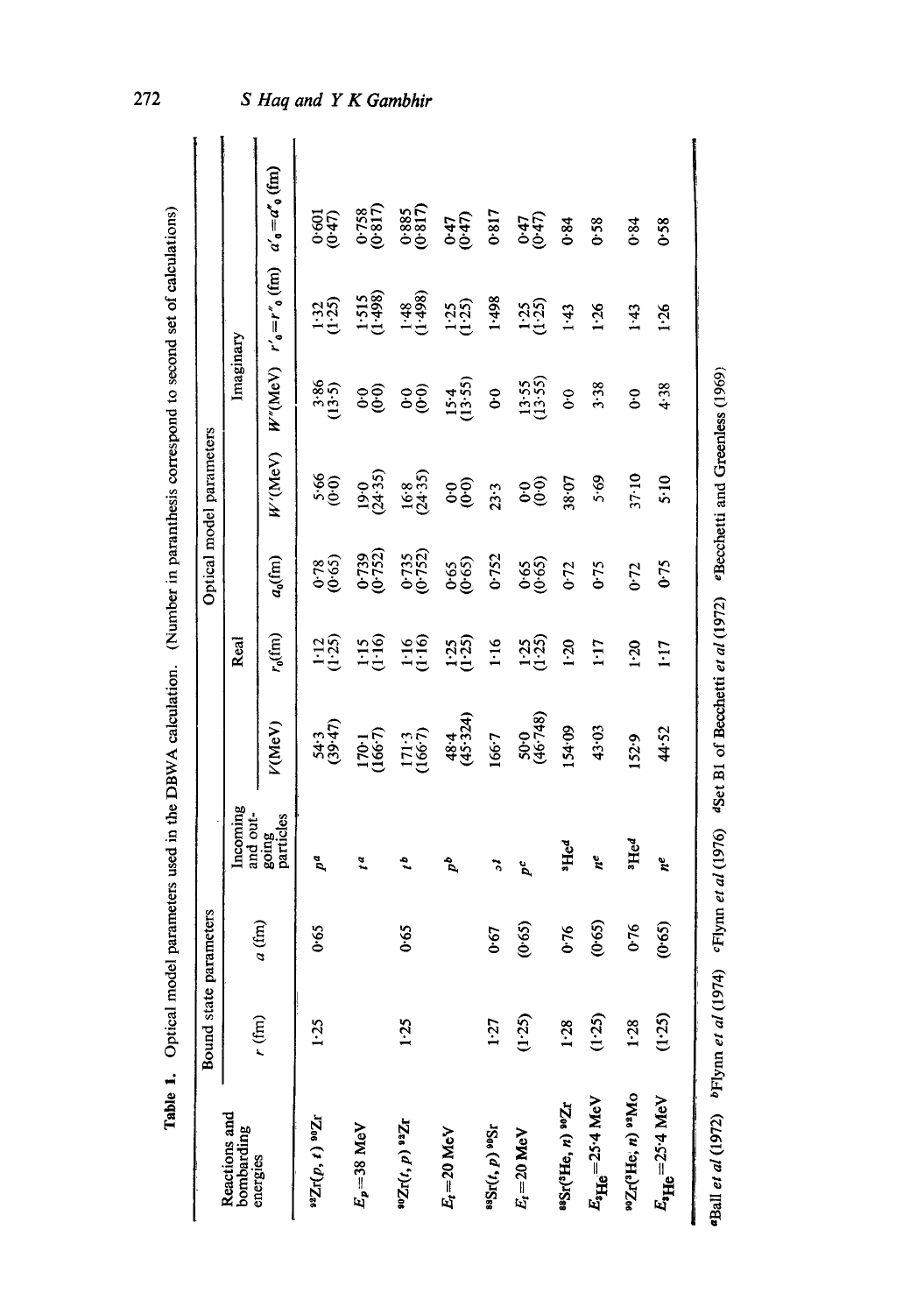The orbital parts of the triton and <sup>3</sup>He internal wave functions are taken to be of Gaussian shape with size parameters adjusted so as to reproduce the respective measured mean square radii. The integral appearing in the expression of the form factor, is evaluated using the technique of Bayman and Kallio (1967). These form factors are then used to calculate the angular distributions and the total crosssections. All the zero range DWBA calculations are performed with the Bayman's two-particle transfer code TWOPAR.

## **3. Results and discussion**

#### *3"1 Two neutron transfer reactions*

In the present analysis the full shell model wave functions for  $^{90}Sr$ ,  $^{90}Zr$  and  $^{92}Zr$ with respect to  ${}^{88}Sr$  inert core are used to calculate the partial spectroscopic amplitudes through equation (1). Using these amplitudes, the zero range DWBA form factors, the differential cross-sections and the total cross-sections are calculated. A single normalisation factor 310, consistent with the earlier work, is used for quantitative comparison with the experimental data and with the earlier analysis.

The calculated and experimental (Ball *et al* 1971) angular distribution for  $^{92}Zr(p, t)$   $^{90}Zr_{gs}$  is plotted in figure 1. It is clear that for both sets of calculations the shape and even the relative magnitudes of the maxima and minima are well reproduced, while the exact positions of the maxima and minima are shifted by a few degrees to the right. However, such shifts can be corrected (Bayman and Hintz 1968) by introducing lower cut-off in the DWBA integral and sometimes by readjusting the optical model



Figure 1. The calculated and experimental (Ball *et a11971)* angular distribution for  $\sum_{r=0}^{n} \sum_{r=0}^{n} \sum_{r=0}^{n}$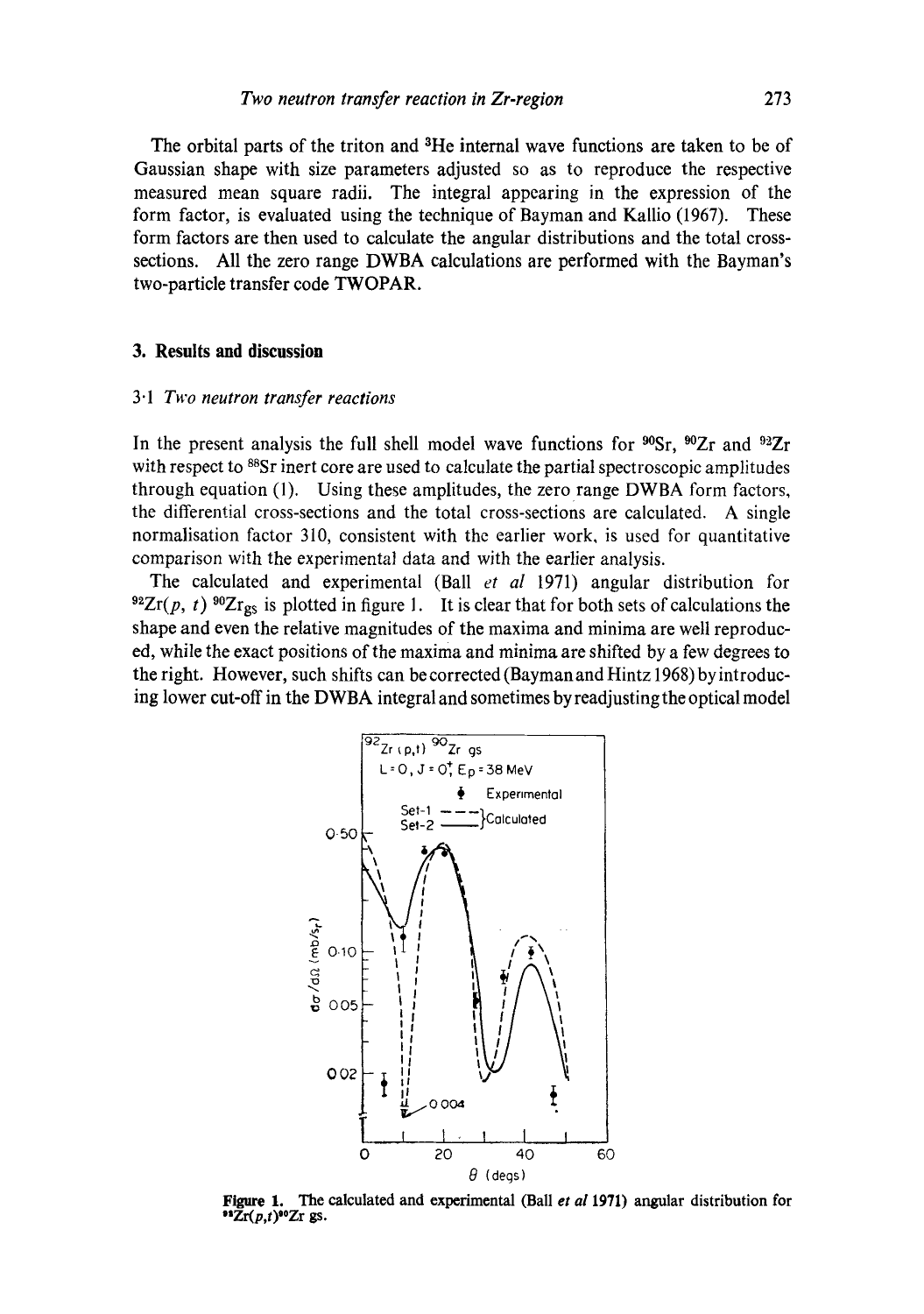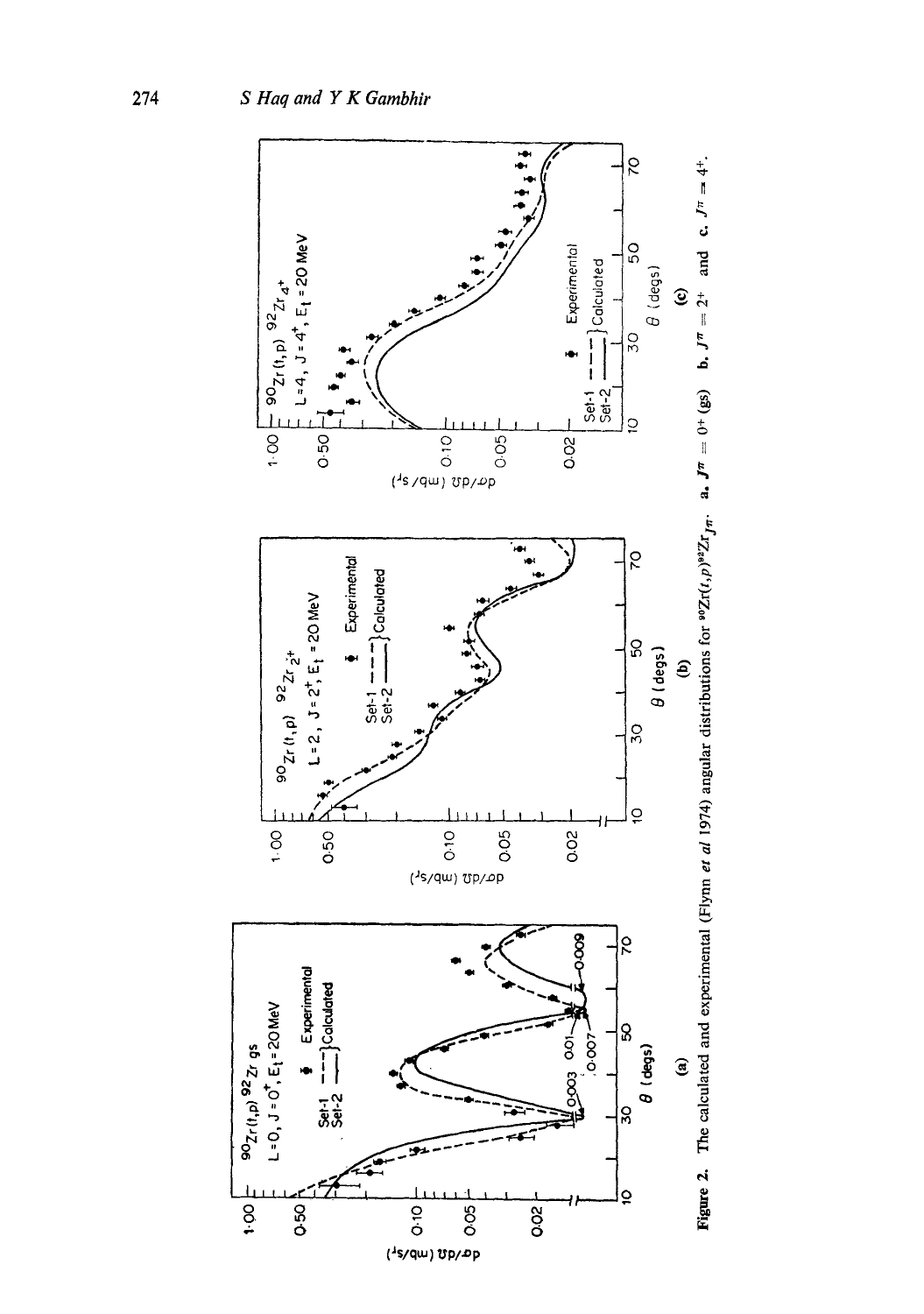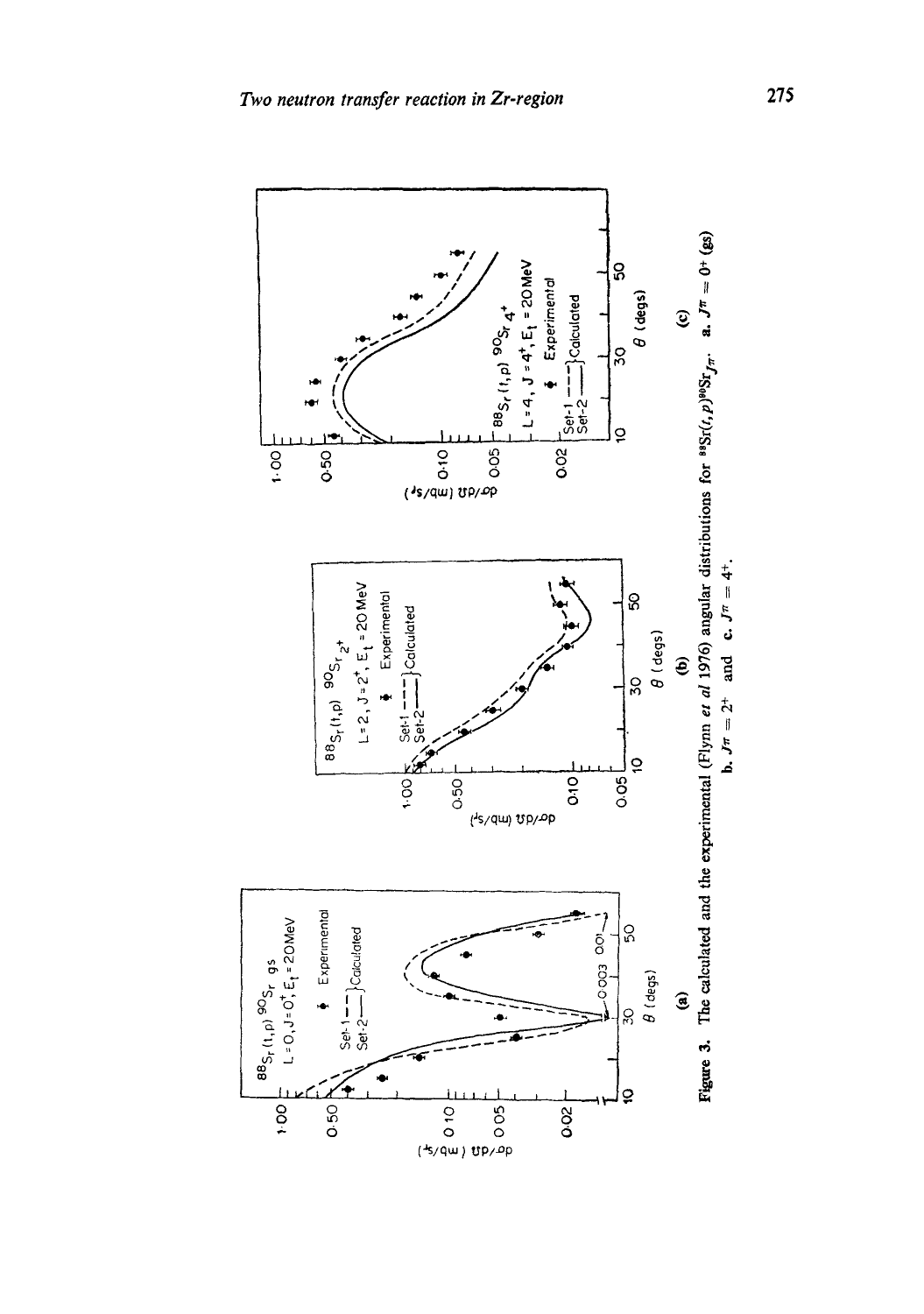parametres. We have not attempted here to rectify the shift. The calculated total cross-section with the shell model wave functions of  $^{92}Zr$  in both the cases is approximately 1.6 times the total cross-section obtained by using pure  $(2d_{5/2})^2$  configuration for the transferred neutrons. It should be noted that this number  $(1.6)$  is exactly equal to the enhancement factor ( $\epsilon$ ) obtained by Ball *et al* (1971) using pure  $(2d_{5/2})^2$ configuration for the transferred pair of neutrons. This, therefore, implies that the shell model ground state wave function of  $^{92}Zr$  in the zero range DWBA, exactly reproduces the observed total cross-section for  $^{92}Zr(p, t)$   $^{90}Zr_{gs}$  reaction.

The angular distributions for <sup>90</sup>Zr(t, p) <sup>92</sup>Zr<sub>J</sub> $\pi$  (J<sup> $\pi$ </sup> =0<sup>+</sup> (gs), 2<sup>+</sup>, 4<sup>+</sup>) are displayed in figures 2a, 2b and 2c and for  ${}^{88}Sr(t, p) {}^{90}Sr_{I\pi}(J^{\pi}=0^{+}(gs), 2^{+},4^{+})$  in figures 3a, 3b and 3c. The figures also contain the corresponding experimental (Flynn *et al* 1974, 1976) results. These figures reveal that the shape and the positions as well as the relative magnitudes of the various maxima and minima are well reproduced. However, for  $88Sr(t, p)$ <sup>90</sup>Sr<sub>4</sub>+ reaction, while the shape is reproduced, the theoretical differential cross-sections are slightly off by a constant factor. This may be attributed to the inadequacy of the truncated space considered for the transferred neutrons, as in this case  $(J^{\pi} = 4^+)$  only  $(2d_{5/2})^2$  configuration can contribute to the reaction. The same remarks should also apply for the  $^{90}Zr(t, p)$   $^{92}Zr_4$ + reaction.

The ratios of the calculated total cross-sections for  ${}^{90}Zr(t,p)$   ${}^{92}Zr<sub>J</sub>\pi$  reaction are arranged in table 2, so that the results are free from the normalisation factor. The results of the set 2 calculations are shown in the parentheses. The table which also includes for comparison the corresponding experimental and calculated results of Flynn *et al* (1974) demonstrates a satisfactory agreement between the experimental and the corresponding DWBA cross-sections. Unfortunately, direct data for the

|                                | Expt.<br>(Flynn et al 1974) | Theory<br>(Flynn et al 1974) | Calculated      |
|--------------------------------|-----------------------------|------------------------------|-----------------|
| $\sigma_{2+}/\sigma_{0+}$ (gs) | 1.70                        | 1.76                         | $1.69$ $(1.56)$ |
| $\sigma_{4+}/\sigma_{0+}$ (gs) | 1.41                        | 1.57                         | 1.45 $(1.26)$   |
| $\sigma_{2+}/\sigma_{4+}$      | $1-21$                      | 1.12                         | $1.16$ $(1.24)$ |

**Table 2.** Ratios of the total cross-sections ( $\sigma$ ) of <sup>90</sup>Zr(t,p), <sup>92</sup>Zr<sub>IT</sub> reactions for the lowest **states.** 

**Table 3.** Ratios of the experimental to calculated summed cross-sections (10°---55°) of  ${}^{88}Sr(t,p){}^{90}Sr_{I}\pi$  reaction.

| Jπ           | Summed<br>$({\sigma}$ expt.*/ ${\sigma}$ calculated) |  |
|--------------|------------------------------------------------------|--|
| $0^{+}$ (gs) | $0.72$ (0.88)                                        |  |
| $2+$         | $0.85$ $(1.09)$                                      |  |
| 4+           | $1.37$ $(1.67)$                                      |  |

\*obtained from angular distribution curves of Flynn *et al* (1976)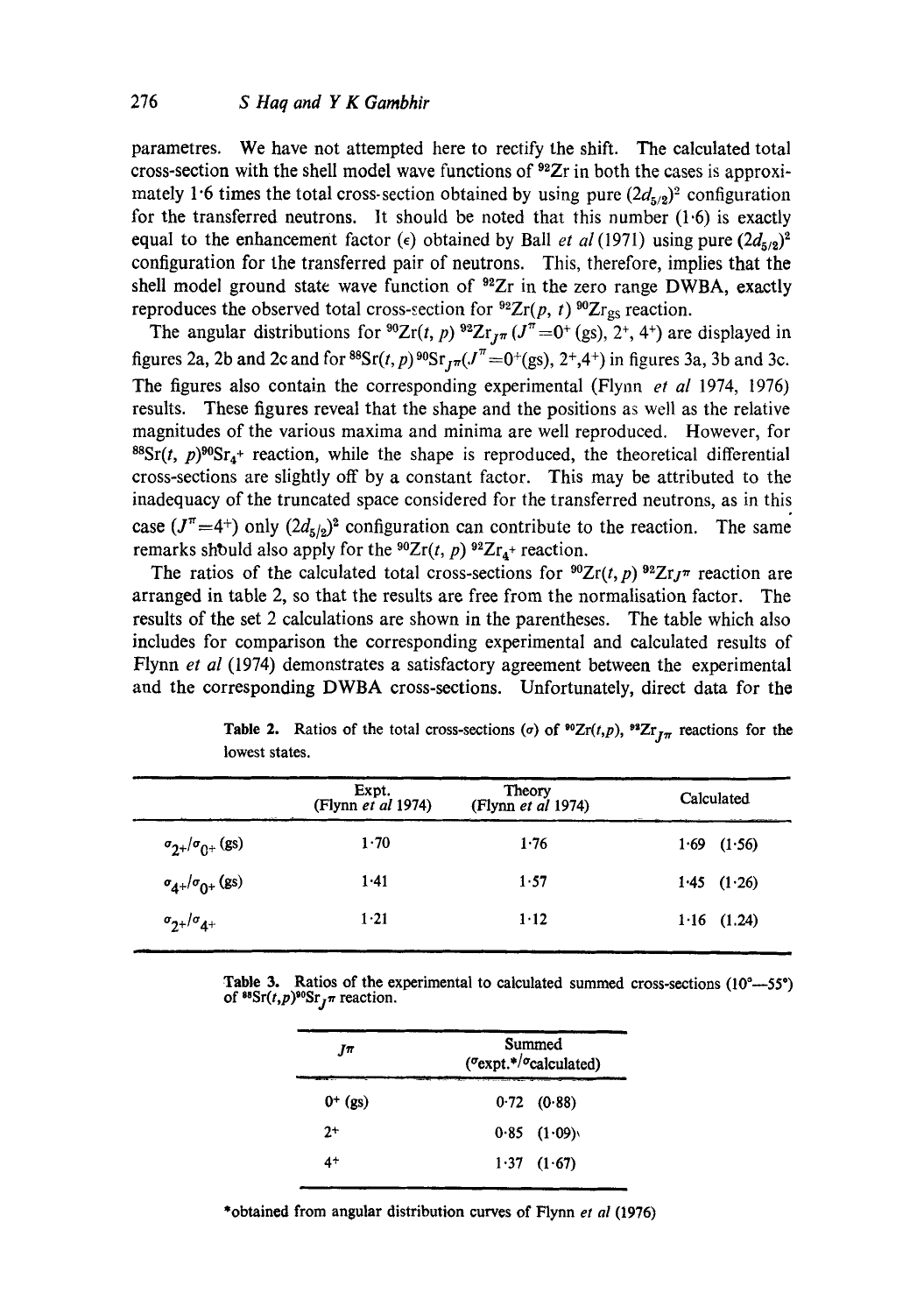total cross-sections of  ${}^{88}Sr(t, p) {}^{90}Sr_J^{\pi}$  were not available. The summed cross-sections were calculated by using the angular distribution curves of Flynn *et al* (1976). These experimental results are given in table 3 as the ratio of the experimental to the theoretical summed cross-sections.

## 3.2 *Two proton transfer reactions*

For the analysis of two proton transfer ( ${}^{88}Sr({}^{3}He, n)$   ${}^{90}Zr_{gs}$ ,  ${}^{90}Zr({}^{3}He, n)$   ${}^{92}Mo_J\pi$ ,  $J^{\pi}=0^+$ (gs),  $2^+$ ,  $0_2^+$ ) reactions, the SM wave functions for  $\frac{\overline{90}}{2}$ r and  $\frac{92}{10}$  with  $\frac{88}{5}$ r inert core are used to calculate the partial spectroscopic amplitudes through equation (1). For the case of <sup>90</sup>Zr(<sup>3</sup>He, *n*) <sup>92</sup>Mo<sub>J</sub><sup> $pi$ </sup> the calculation of  $S<sub>J</sub>(j<sub>u</sub>j<sub>b</sub>)$  requires the decomposition of the <sup>92</sup>Mo wave functions in terms of two protons coupled to two proton components involving two particle fractional parentage coefficients (expansion coefficients). This is simple because the states of  $92M$ o considered here happened to be pure seniority (zero for  $J=0^+$  and two for  $J=2^+$ ) states. The angular distributions and total crosssections are calculated using these  $S_J(j_a j_b)$  and the optical model parameters of table 1. The optical model parameters used are derived from a single energy-dependent set for n from Becchetti and Greenless (1969) and for 3He from Becchetti *et al* (1972) in which (*l,s*) term for *n* is omitted. It is found that the theoretical results reproduce the systematics of the energy dependence of  $\sigma(\theta)$ . The results of two-proton transfer



**(a) £o)**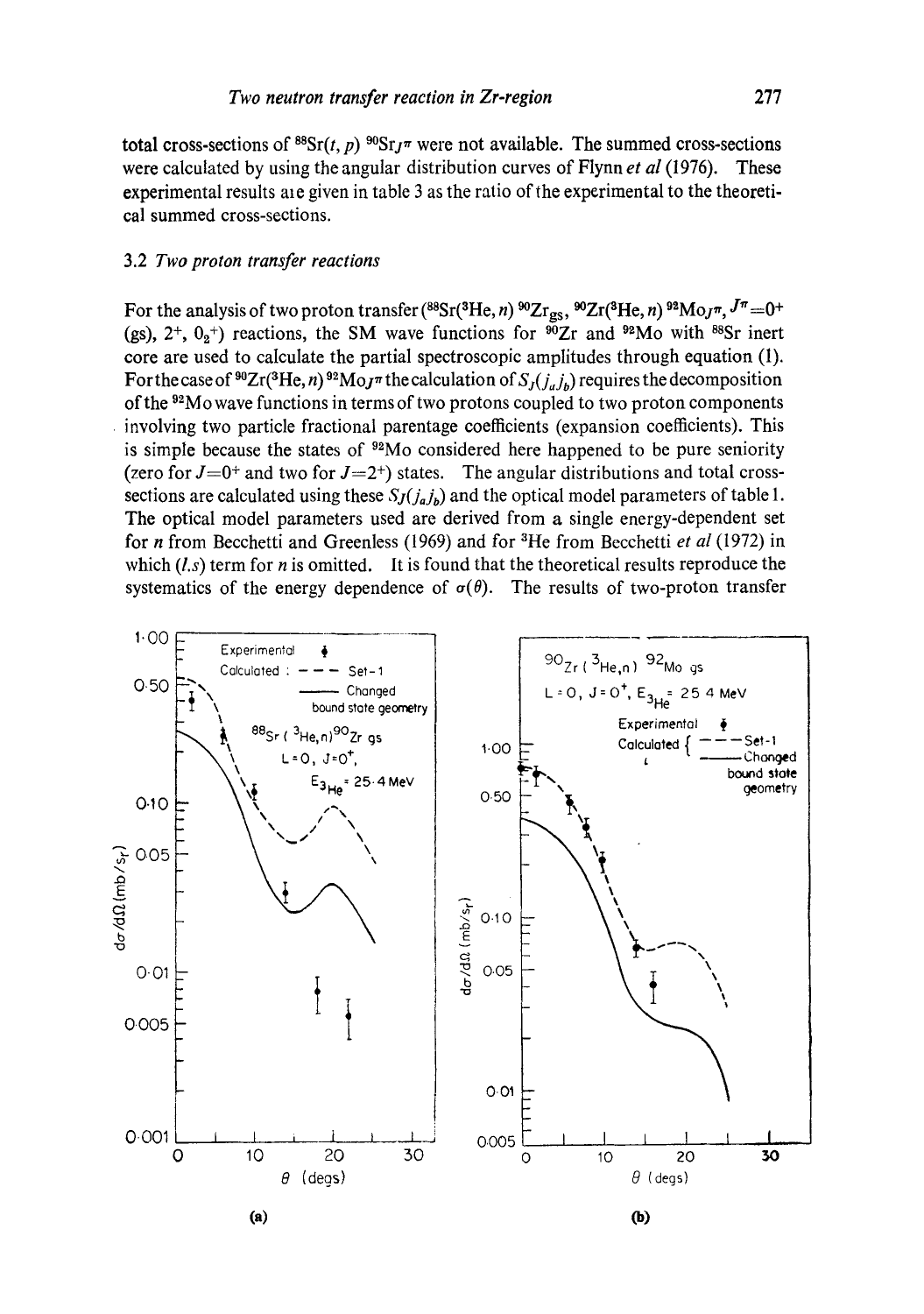

**Figure 4.**  c.  $^{80}Zr$  (<sup>3</sup>He, *n*)<sup>92</sup> Mo<sub>2+</sub> Fielding *et al* (1976). The calculated angular distributions for **a.**  $^{88}Sr$  ( $^{9}He, n)$ <sup>80</sup> Zr gs. b.  $^{80}Zr$  ( $^{8}He, n)$ <sup>82</sup>Mo gs. and **d.**  $^{40}Zr$  ( $^{8}He$ ,  $n$ )<sup> $^{92}Mo_{0+}$  reactions. The experimental points are of</sup>

reaction are sensitive to the optical model parameters. The results obtained by using the equivalent local parameters (Wilmore and Hodgson 1964) for neutrons are consistently unsatisfactory and do not even reproduce the shape of the angular distributions, and will not be discussed further. To investigate the sensitivity of the results on the bound state geometry, we have repeated the calculations with the set 1 optical model parameters for neutrons and <sup>3</sup>He having the same bound state geometry  $(r=1.25,$  $a=0.65$ ) as for protons and tritons used in the two-neutron transfer analysis. The results ( $\sigma(\theta)$ ,  $\sigma$ ) obtained with this changed geometry are consistently smaller roughly by a factor of two, although the shape and the positions of maxima and minima of the angular distribution curves and the systematics of the total cross-sections are very similar to the results of set 1.

The calculated angular distributions multiplied by a single normalisation factor are shown in figures 4a-4d, for <sup>88</sup>Sr(<sup>3</sup>He, *n*) <sup>90</sup>Zr<sub>gs</sub> and <sup>90</sup>Zr(<sup>3</sup>He, *n*) <sup>92</sup>Mo ( $O_{(gs)}^+$ ,  $O_2^+$ )  $O_{(gs)}^+$  $(E_{\text{He}}=25.4 \text{ MeV})$  reactions, respectively. The normalisation is so chosen that the DWBA angular distribution for  $^{90}Zr(^{3}He,n)$   $^{92}Mo_{gs}$  reproduces the maximum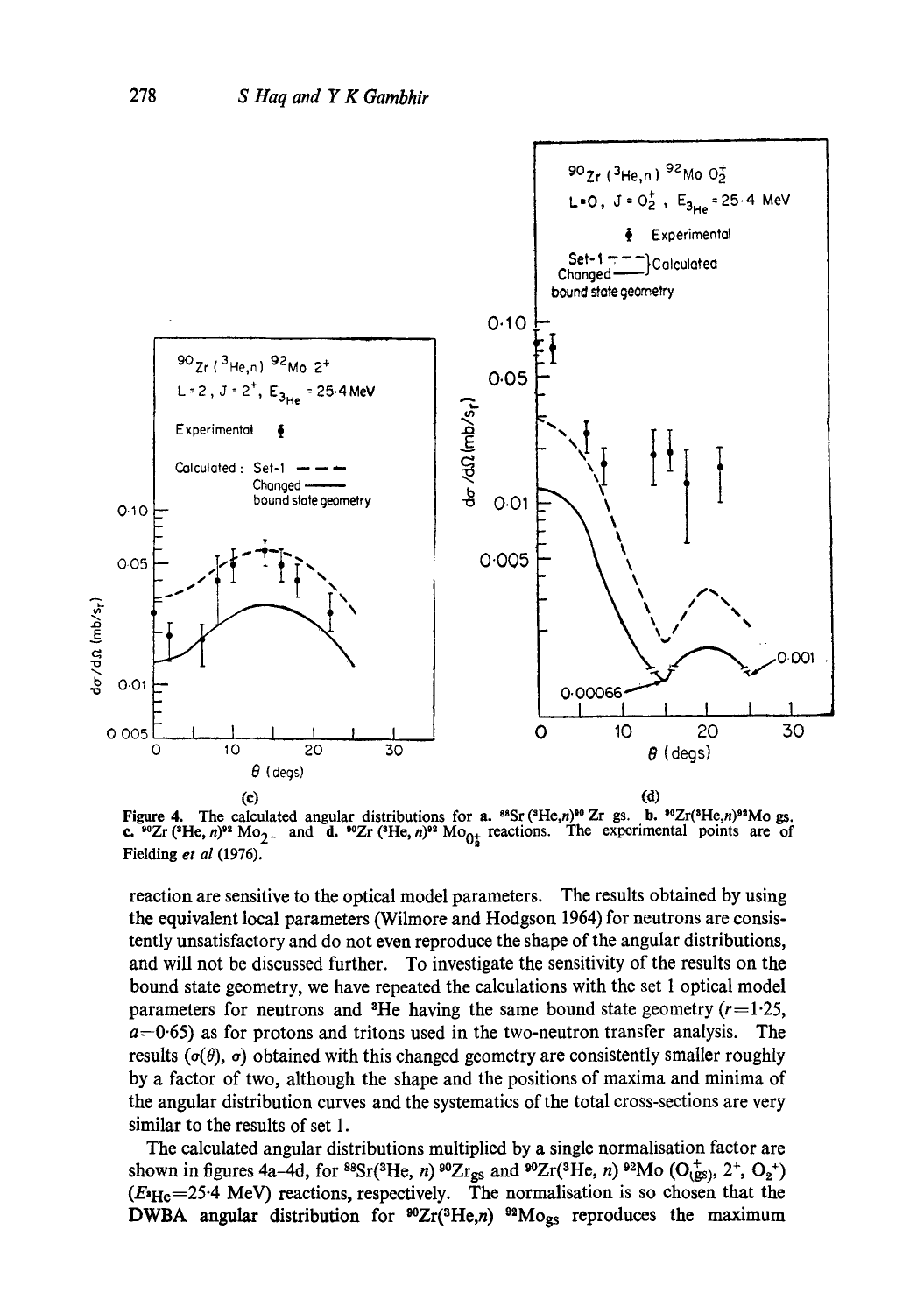| Configuration                                                                          | Theory<br>(Fieldinget al 1974) | Calculated |                 |
|----------------------------------------------------------------------------------------|--------------------------------|------------|-----------------|
| $(2p_{1/2})^2$                                                                         | 3·6                            | $3 - 06$   | (7.8)           |
| $(1g_{9/2})^2$                                                                         | 7.7                            |            | $5.56$ $(11.6)$ |
| * $[0.82 (2p_{1/2})^2 - 0.58 (1g_{9/2})^2]$                                            |                                | 2.00       | (4.9)           |
| $[0.68 (2p_{1/2})^2 + 0.68 (1g_{9/2})^2$<br>+ 0.23 $(2p_{3/2})^2 + 0.23 (1f_{5/2})^2]$ | 1.4                            |            |                 |

Table 4. Enhancement factor  $\epsilon$  ( $\sigma_{\text{exp}}/\sigma_{\text{calc}}$ ) for <sup>88</sup>Sr (<sup>3</sup>He,n) <sup>90</sup>Zr gs at 25.4 MeV <sup>3</sup>He energy.

\*This choice of phase is consistent with the analysis of M4 transition between the first excited state and the ground state of the odd— $A N = 50$  nuclei (Gloeckner and Serduke 1974).

experimental cross-section at  $0^\circ$ . This normalisation factor comes out to be almost unity in all the cases. Therefore, the calculated results without any normalisation are presented. The experimental points, also shown in the figures, are of Fielding *et al*  (1976). Figures 4a-d show that for  $L=0$ ,  $J=0^+$  transfers, the agreement at small angles is good except for the excited (2.40 MeV)  $0^+$  state of  $92$ Mo where the calculated values roughly differ by a factor of two. Another consistent feature of  $L=0, J=0^+$ transfer is that the calculated angular distributions predict a second maxima around 20<sup>o</sup>. The same remarks also hold for the calculated results with the changed bound state geometry. The overall agreement for the  $2^+$  state of  $92$ Mo is satisfactory.

Unfortunately, the experimental values of the total cross-sections were not available. We calculated the summed  $(2^{\circ}-2^{\circ})$  cross-section from the experimental angular distribution curve of  $^{88}Sr$  (<sup>3</sup>He, *n*)  $^{90}Zr_{gs}$ , reported by Fielding *et al* (1976). We also calculated in the zero range DWBA the summed  $(0^{\circ}-25^{\circ})$  cross-section with the pure and the mixed configurations of the transferred protons. The results are given in table 4. The results of a similar analysis by Fielding *et al* (1976) with the best set of optical model parameters are also included in the table. Our optical model parameters are slightly different from the parameters of Fielding *et al (1976)* and are taken from the work of Becchetti and Greenless (1969) and Becchetti *et al* (1972) with no spin orbit term. The table reveals that the quality of the agreement between our calculated and the experimental cross-section for <sup>88</sup>Sr (<sup>3</sup>He, *n*) <sup>90</sup>Zr<sub>gs</sub> reaction is not unsatisfactory as compared to that obtained by Fielding *et al* (1976), in spite of the fact that we do not include  $(2p_{3/2})^2$  and  $(1f_{5/2})^2$  extra configurations for the transferred protons. Also, our optical model parameters is not the best set and does not include the spin orbit term. The present analysis reveals that the theoretical results for the two-proton transfer reactions are sensitive to the bound state as well as to the optical model parameters and also to the structure wave functions.

In conclusion, the phenomenological set of shell model wave functions of  $^{90}Zr$ , 9°Sr, 92Zr and 92Mo nuclei, are found to be compatible, in the zero range DWBA, with all the two-neutron transfer reaction data whereas the results for the two-proton transfer reactions are sensitive to the set of optical and bound state parameters used.